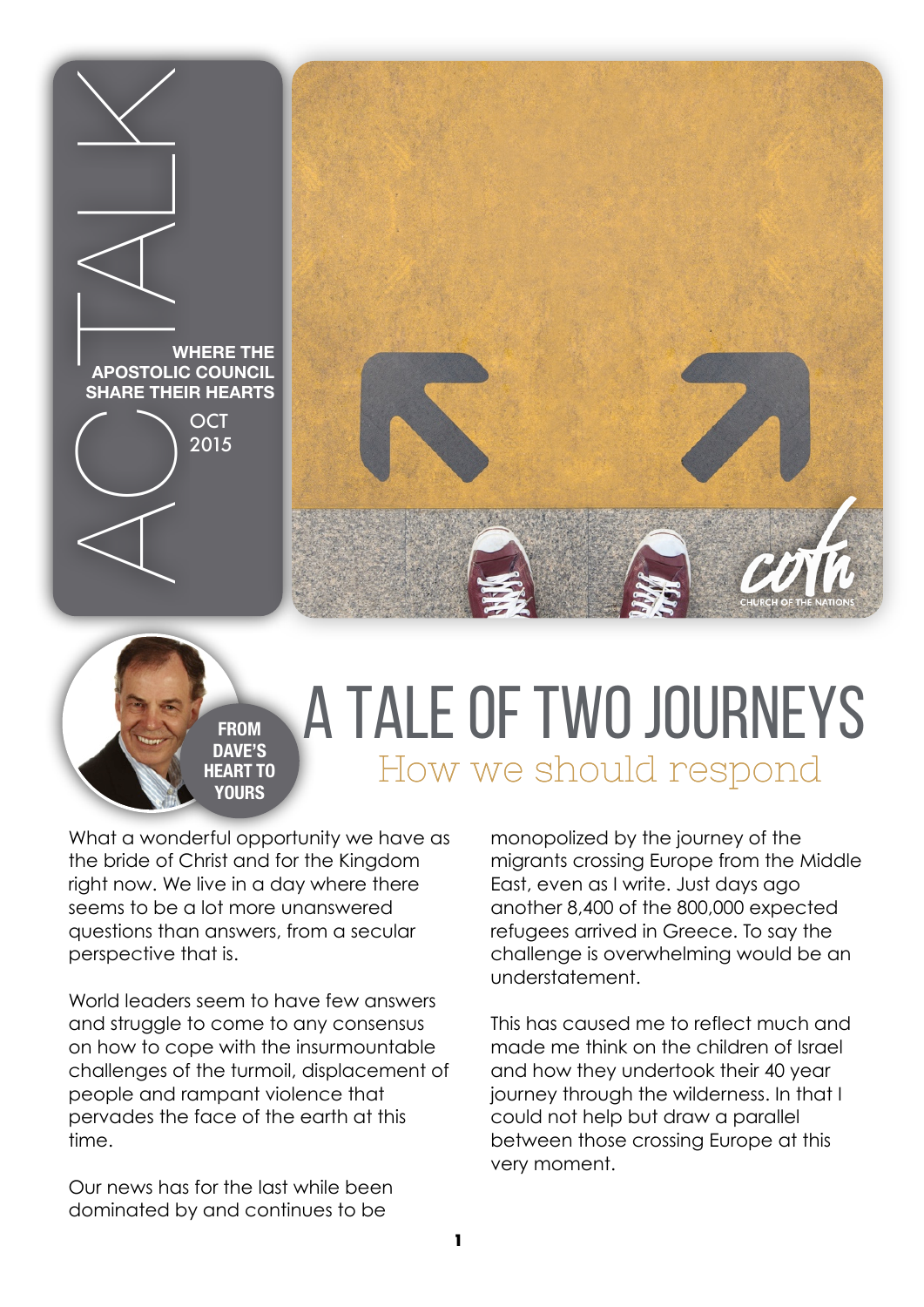#### Extreme Odds..

The first thing that struck me was the tyranny in which they lived under the yoke of Pharaoh. After all the plagues which were imposed on the Egyptians, yet their slave master remained contumacious and unrepentant. This left them with little choice but to flee, risking life and limb, with their incarcerators in hot pursuit.

If this does not sound familiar to you, it should. You can turn on your TV this evening and see the modern version of this story being re-enacted, or at least a similar version.

#### PILGRIMS OR REFUGEES?

The children of Israel weren't actually refugees but more like pilgrims, although 'that generation' had set out in many ways like their patriarch Abraham, who journeyed to 'a land which he had not previously known'.

From God's perspective they were pilgrims even

though they were to face every imaginable hardship before reaching their ultimate destination.

#### Invaders or Settlers?

To those who occupied the promised land across the Jordan at Gilgal, (which I personally walked through last year), the land flowing with milk and honey, they must have seemed like invaders. To the children of God it was what they had dreamed of. They had prepared themselves for this moment and taken all the blows along the way. They had even faced the pain of circumcision at the final frontier.



Do you see the parallel once again? The people of Europe see these new migrants as invaders, whilst they see themselves as desperate new settlers, those who had no option but to flee oppression and seek a better life for themselves and their children.

These people were living life as regular folk and could well be our sons and daughters, and in my case our grandchildren.

#### A Promised land...

The children of Israel saw a place where the fruit was too large to carry, the promise of peace, where God had gone before them and caused the walls of Jericho to crumble at His presence and their shout. Their dream of peace and prosperity on every side. Europe's new arrivals see the same thing. Yet just like the former residents of Canaan, the Europeans fear the same thing, now bordering on xenophobia.

#### The Kingdom Response..

I believe this is the churches greatest hour of access to the Muslim world since the 7<sup>th</sup> century. **They are coming to us and we are not having to cross impossible borders to reach them**. I speak from first hand experience having encountered this during the first Gulf war and just last year having walked through Palestinian controlled territories.

The word tells us that 'they will know us by our love' (Jn.13:35). We need to love them as the word instructs us to receive strangers. John exhorts us "you are acting faithfully in whatever you accomplish for